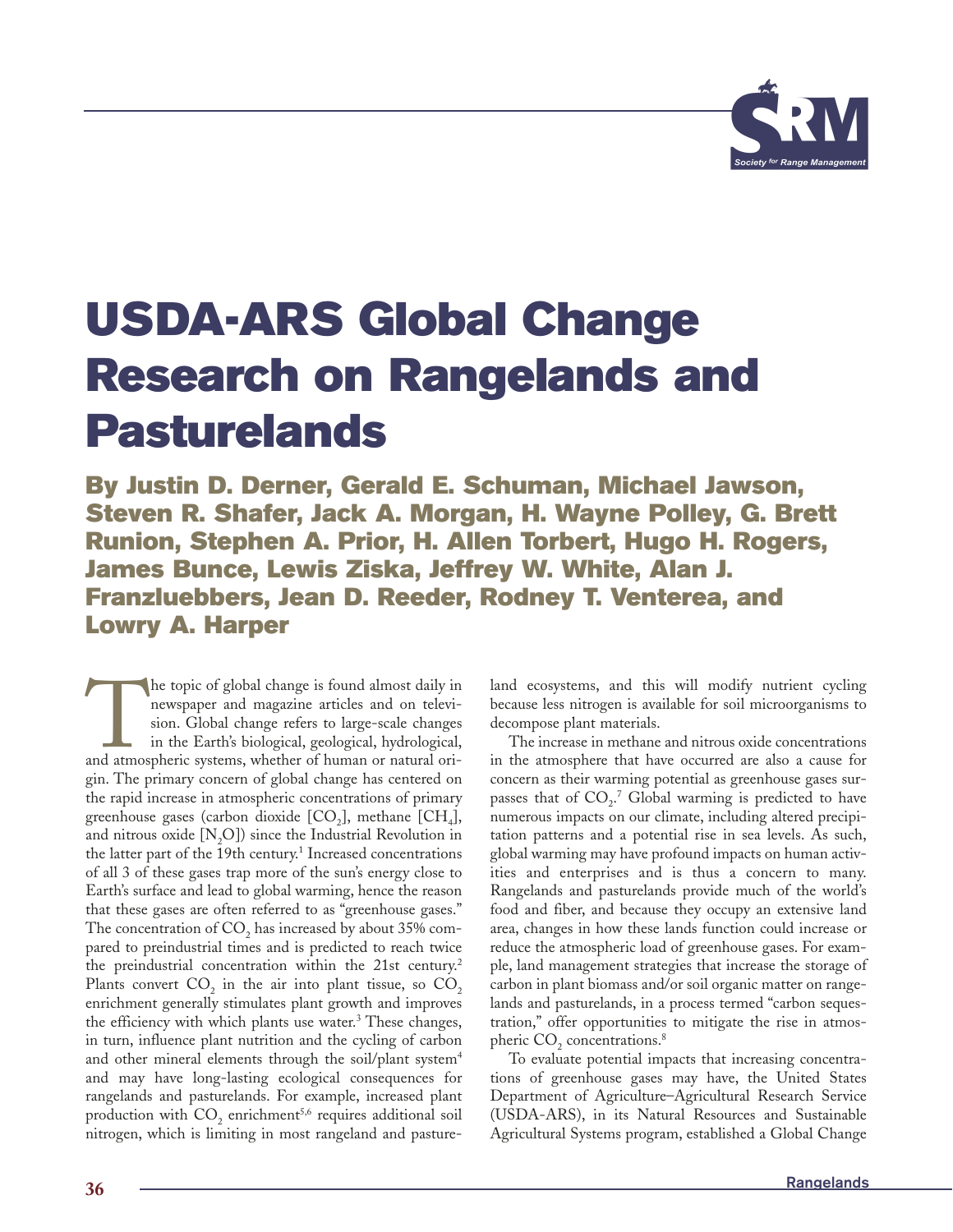

Figure 1. Field experiment at Temple, Texas, used to study the influence of increasing atmospheric CO<sub>2</sub> on mesic rangelands. Photo courtesy of Scott Bauer.

National Program. An Action Plan, written in 2000 following customer and stakeholder workshops, identified 4 main components: 1) carbon cycle and carbon storage, 2) trace gases, 3) agricultural ecosystem impacts, and 4) changes in weather and the water cycle at farm, ranch, and regional scales (http://www.ars.usda.gov/research/programs/programs.htm?NP\_CODE=204). The USDA-ARS has also formed a "Greenhouse gas Reduction through Agricultural Carbon Enhancement network" (GRACEnet) comprising over 25 research locations representing a broad range of climatic, land use, and soil variables with objectives of 1) determining effects of agricultural management practices on carbon sequestration and storage, trace gas emissions, and environmental quality; 2) providing land managers with practices and strategies that can be used to both mitigate greenhouse gases and improve soil quality; and 3) providing policy and decision makers with information on agricultural practices and strategies that can be used to mitigate and adapt to global change. This network is evaluating 4 proposed agricultural land management intensity scenarios encompassing 1) business as usual (most typical land management practice in the region), 2) maximizing carbon sequestration, 3) maximizing carbon sequestration and reducing greenhouse gas emissions (global warming potential), and 4) maximizing net environmental benefits to include air and water quality along with reducing greenhouse gas emissions.

A special symposium titled "Global Change in Rangelands and Pasturelands: A State of the State" was held at the 58th annual meeting of the SRM in Fort Worth, Texas, on February 8, 2005, in which USDA-ARS scientists provided information on 1) what is known regarding the influence of increasing atmospheric  $CO<sub>2</sub>$  on rangeland and pastureland soils and plant communities, and 2) how land management practices on rangelands and pasturelands might mitigate global change through the GRACEnet proposed scenarios. The following is a summary of those presentations; the scientist is identified so the reader may contact him or her directly for further information on a specific topic.

# **Session 1: Influence of Increasing Atmospheric CO<sub>2</sub> on Rangelands and Pasturelands**

## *Semiarid Rangelands: Jack Morgan (Jack.Morgan@ars.usda.gov)*

In semiarid rangelands, it is the indirect effect that increased atmospheric levels of  $CO<sub>2</sub>$  has on plant-water relations that may be most important in driving ecosystem responses to  $CO<sub>2</sub>$ . These water relations can result in substantial increases in net primary production, and responses suggest that semiarid rangelands may be among the world's more responsive ecosystems to rising  $CO<sub>2</sub>^{3,9}$  However,  $CO<sub>2</sub>$ -enhanced productivity is accompanied by lower forage nitrogen concentration and reduced digestibility.<sup>6</sup> Thus, even though plant production is stimulated by elevated  $CO<sub>2</sub>$ , the biomass produced is of poorer quality and is less desirable for livestock and wildlife. In addition, different responses among plant species to elevated  $CO<sub>2</sub>$  cause significant shifts in plant community species composition with important ecological and management implications/consequences.

Although much has been learned from small-plot  $CO<sub>2</sub>$ enrichment experiments, there are still major gaps in our knowledge, including the assessment of multiple factors involved in climate change under more natural conditions. A major challenge in CO<sub>2</sub> enrichment research is in determining how to interpret short-term experiments that are conducted as small, elevated  $CO<sub>2</sub>$  islands in otherwise presentday environments. While the incremental changes used in global change studies, such as doubling the  $CO<sub>2</sub>$  concentration above present ambient levels, may be useful for studying the effects of  $CO<sub>2</sub>$  on ecosystem processes like soil/plant/water relations, photosynthesis and net primary production, they may not provide accurate information on more slowly evolving ecosystem traits like soil nutrient cycling, individual plant species response, or plant species shifts. Further, such instantaneous changes in  $CO<sub>2</sub>$  concen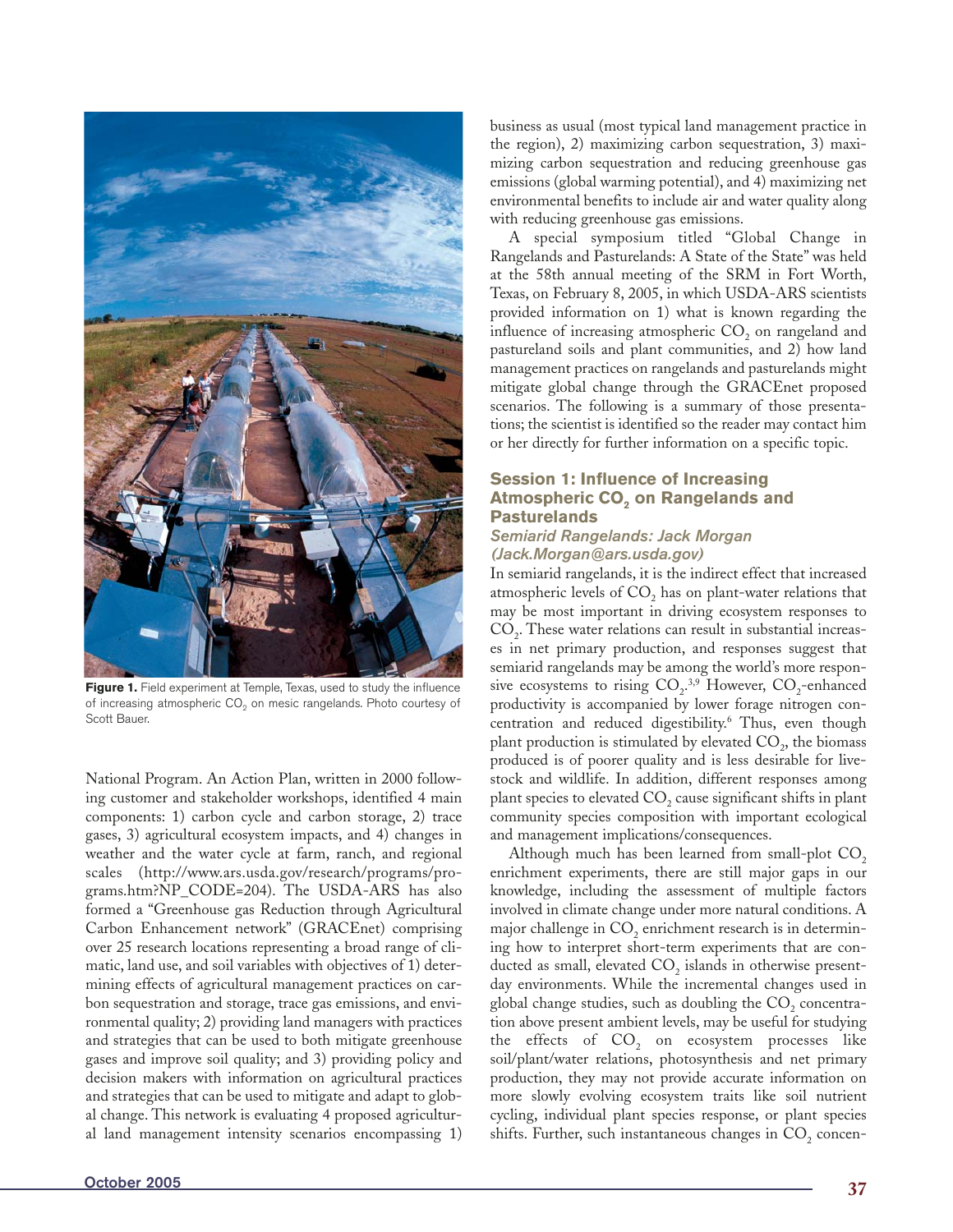tration do not accurately simulate the continuous and incremental increases in  $CO<sub>2</sub>$  the Earth is experiencing.

# *Mesic Rangelands: H. Wayne Polley (wpolley@spa.ars.usda.gov)*

Increasing CO<sub>2</sub> from preindustrial to an elevated concentration stimulated grassland production in central Texas by increasing the rate of  $CO<sub>2</sub>$  uptake by plants and by reducing the rate of water loss from leaves.<sup>5</sup> CO<sub>2</sub> enrichment accelerated a successional change in vegetation composition from dominance by warm-season grasses to codominance between grasses and broad-leaved herbaceous plants (forbs), such that the positive response of grassland biomass to increasing  $CO<sub>2</sub>$  was impacted by different species or groups of species during different years.<sup>5</sup>

The amount of additional carbon that can be fixed by plants and retained in soils is ultimately constrained by the availability of nitrogen. In order for rangelands to remain responsive to CO<sub>2</sub> for long time periods (decades to centuries), soil nitrogen supplies will likely need to be increased. For extensively managed ecosystems like rangelands, nitrogen availability could be increased by reducing nitrogen losses from leaching and gaseous emissions or by increasing the amount of nitrogen fixed by legumes. Whether these processes will be promoted by the continuous and incremental increases in  $CO<sub>2</sub>$  that are occurring in nature remains to be resolved.

### *Southeastern Pasture: G. Brett Runion, Stephen A. Prior, H. Allen Torbert, and Hugo H. Rogers (gbrunion@msa-stoneville.ars.usda.gov)*

Pastures occupy 80 million acres in the southeastern United States, which is about 75% of the total pasture acreage in the eastern United States.<sup>10</sup> Rising CO<sub>2</sub> could impact pasture production and subsequent sequestration of soil carbon. Although the response of rangelands to rising  $CO<sub>2</sub>$  has been an important area of investigation for several years, managed pastures have received little attention with respect to global change.

The response of a southeastern pasture system (bahiagrass, *Paspalum notatum*) to current (365 ppm) and elevated (725 ppm) levels of  $CO<sub>2</sub>$  is being examined in a recently initiated experiment. After an establishment period, a nitrogen management factor (low nitrogen fertility = no nitrogen added vs high nitrogen fertility = 180 pounds of nitrogen per acre per year) will be added to the research. This study will examine the effects of  $CO<sub>2</sub>$  and soil nitrogen on growth and function of above- and belowground plant parts as well as changes in soil organic carbon and nitrogen, including assessing the potential of this pasture system to sequester  $CO<sub>2</sub>$  as soil carbon and the influence on trace gas emissions  $(CO<sub>2</sub>, CH<sub>4</sub>, and N<sub>2</sub>O).$ 

# *Weeds: James Bunce and Lewis Ziska (buncej@ba.ars.usda.gov)*

Despite their large economic impact, weeds have received little attention in field studies investigating the effects of  $CO<sub>2</sub>$  enrichment in croplands, pastures, and rangelands.



Figure 2. Field experiment at Auburn, Alabama, used to study the influence of increasing atmospheric  $CO<sub>2</sub>$  on southeastern pastures. Photo courtesy of Stephen Prior.

However, in recent years there have been a few comparisons of yield losses resulting from weeds in annual cropping systems at current and projected  $CO<sub>2</sub>$  concentrations. Elevated CO<sub>2</sub> often favors the most rapidly growing species or those active earliest in the growing season, which are frequently weeds.11 The responsiveness of plants grown in isolation to elevated  $CO<sub>2</sub>$ , however, is often a poor predictor of their responsiveness in competitive situations.

One of the major unknowns in predicting the impact of rising  $CO<sub>2</sub>$  on rangelands is how rapidly genetic adaptation to rising CO<sub>2</sub> occurs in weeds and in the species with which they compete. If evolution occurs more rapidly in weeds, then the changes in productivity or in community composition observed in experiments where  $CO<sub>2</sub>$  is suddenly increased may differ from those that will occur with a more gradual increase in  $CO<sub>2</sub>$ .

# *Modeling Efforts: Jeff White (JWhite@uswcl.ars.ag.gov)*

Field experiments provide the foundation for understanding how factors such as weather, soil conditions, and management interact to affect productivity in rangelands and pasturelands. However, the complexities of the underlying processes are often so great that researchers use computerbased models to complement field studies. Models of single species generally confirm the expectation that increasing CO<sub>2</sub> leads to increased photosynthesis and growth while reducing requirements for water and nitrogen.<sup>12</sup> Under conditions of low soil fertility, plant species (typically legumes) that convert atmospheric nitrogen to forms usable by plants may benefit more from increasing CO<sub>2</sub>.

Uncertainties increase, however, as more quantitative predictions are sought. A difficult problem is anticipating likely genetic adaptations to increased  $CO<sub>2</sub>$  and how this would influence predicted impacts. For example, plants might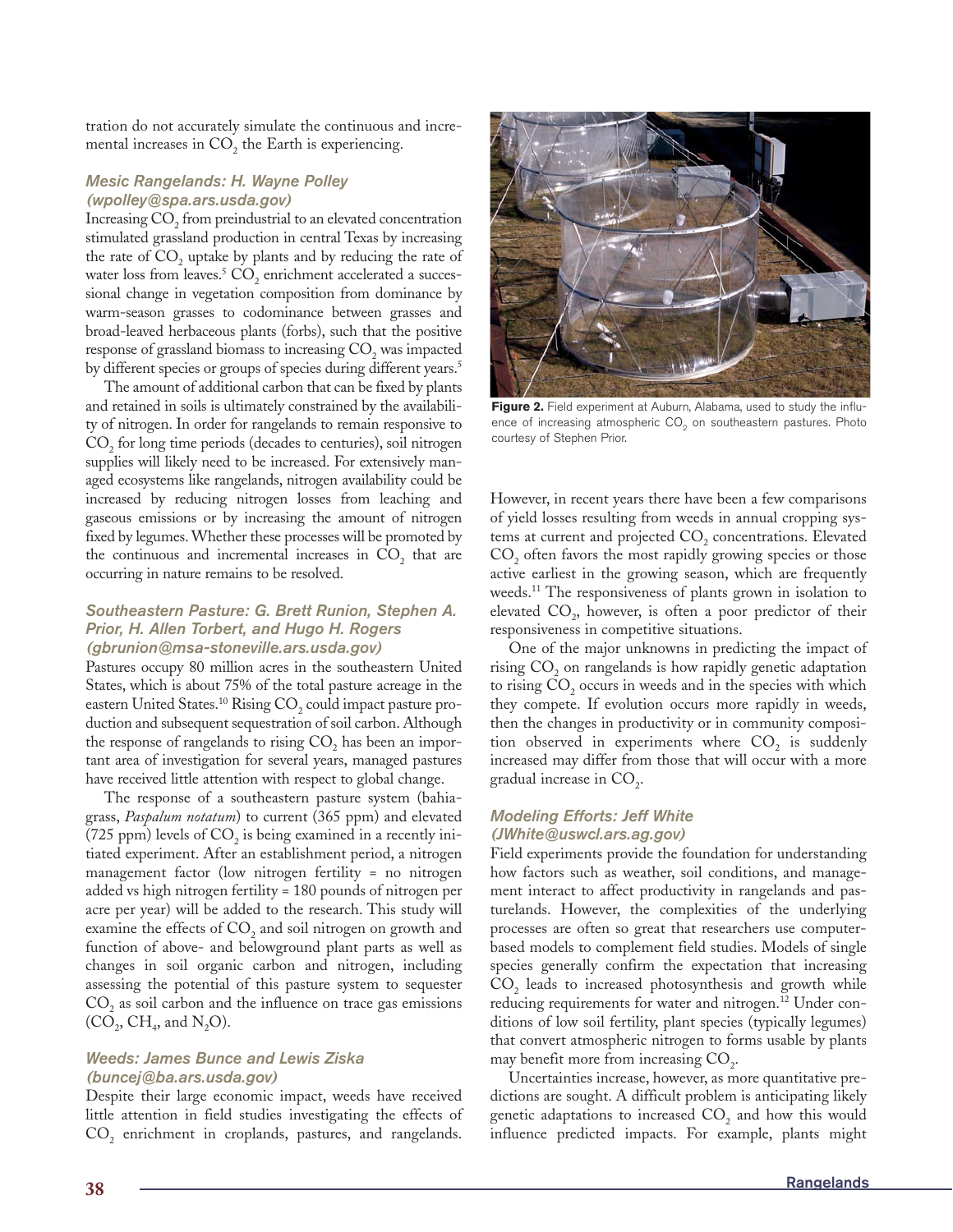evolve that have greater photosynthesis capacity than current genotypes, but these plants also may consume much more water and nitrogen. Research is under way to model how genetic variability might affect plant response to  $CO<sub>2</sub>$ , but our understanding of the details of how elevated  $CO<sub>2</sub>$  affects photosynthesis and plant water is still incomplete.

# **Session 2: Land Management Practices on Rangelands and Pasturelands to Mitigate Global Change**

#### *Grazing Management Effects on Carbon Storage in Pastures: Alan J. Franzluebbers (afranz@uga.edu)*

Pastures (improved, native, and naturalized) are grown on approximately 125 million acres of private land in the United States. Soil organic carbon has been shown to increase on these lands by approximately 0.5 tons of carbon per acre per year with grass establishment compared to cultivated cropland,<sup>13</sup> and cool-season plants such as tall fescue accumulate more soil organic carbon than warm-season plants such as bermudagrass.14 This is because cool-season plants have a wider window of growth opportunities to utilize soil water and produce plant tissue carbon. The application of fertilizer can be used to enhance forage production to restore soil organic carbon following decades of crop cultivation; both inorganic and organic (animal manure) fertilizers have been shown to be equally effective in increasing soil organic carbon in pastures.15 Soil organic carbon in bermudagrass pastures can also be increased by grazing at low to moderate rates compared to haying or no grazing.15

A significant effort has been invested in forage management and grazing studies in the eastern United States, but these efforts have focused primarily on plant and animal responses with little emphasis devoted to soil responses. Many management issues concerning carbon sequestration in forage-based management systems remain unresolved, including the type of forage species that provide the greatest carbon accumulation, whether carbon sequestration and economic return to producers have similar guidelines, the effect of soil type on management-induced soil responses, and a description of the biophysical limits under which grazing systems may result in negative or positive effects on carbon cycling and ecological function. More information is needed to enable development of specific management practices for effectively integrating cattle and crop production systems within the context of mitigating greenhouse gases.

# *Grazing Management Effects on Carbon Storage in Rangelands: Gerald E. Schuman and Justin D. Derner (Jerry.Schuman@ars.usda.gov)*

Lands grazed by wild and domesticated animals comprise 830 million acres in the United States, with 48% of those acres classified as rangelands. Globally, rangelands account for more than one-third of the world's terrestrial carbon reserves.16 Because of this large land area, rangelands can

sequester a significant amount of additional carbon from the atmosphere. Management practices such as grazing, nitrogen inputs (fertilizer or legume introduction), revegetation of degraded lands, fire, and the use of improved plant species can all increase soil organic carbon storage in rangelands. Properly managed rangelands of the United States are estimated to have the capacity to sequester 19 million tons of carbon per year.17 Improving management on 279 million acres of poorly managed US rangelands would sequester 11 million additional tons of carbon annually.17 An additional 43 million tons of carbon per year could be preserved (avoided losses of carbon) in well-managed rangelands if good management were continued, no rangelands were broken out for cultivation, and reestablished perennial grasslands (Conservation Reserve Program) were maintained as grasslands and not recultivated.<sup>17</sup>

## *Grazing Management Effects on Inorganic Carbon Storage in Rangelands: Jean D. Reeder (Jean.Reeder@ars.usda.gov)*

Research on carbon storage in rangelands has focused primarily on the influence of land management practices on soil organic carbon. Yet in many arid and semiarid rangelands, inorganic carbon in the form of calcium and magnesium carbonates is a major component of soil carbon. Soil inorganic carbon has been thought to be little influenced by land management practices since the turnover time is much slower than for organic carbon. Research in a short-grass steppe ecosystem demonstrated that both soil organic and inorganic carbon were higher under heavy grazing than no grazing, and inorganic carbon represented proportionally more (69%) of the increased soil carbon pool than soil organic carbon (31%).18 The data indicate that most of the higher level of inorganic carbon with heavy grazing was the result of redistribution of existing carbonates associated with a shift in plant community composition and soil water dynamics; it



Figure 3. Livestock grazing on pasture in Georgia increases soil carbon storage. Photo courtesy of Alan Franzluebbers.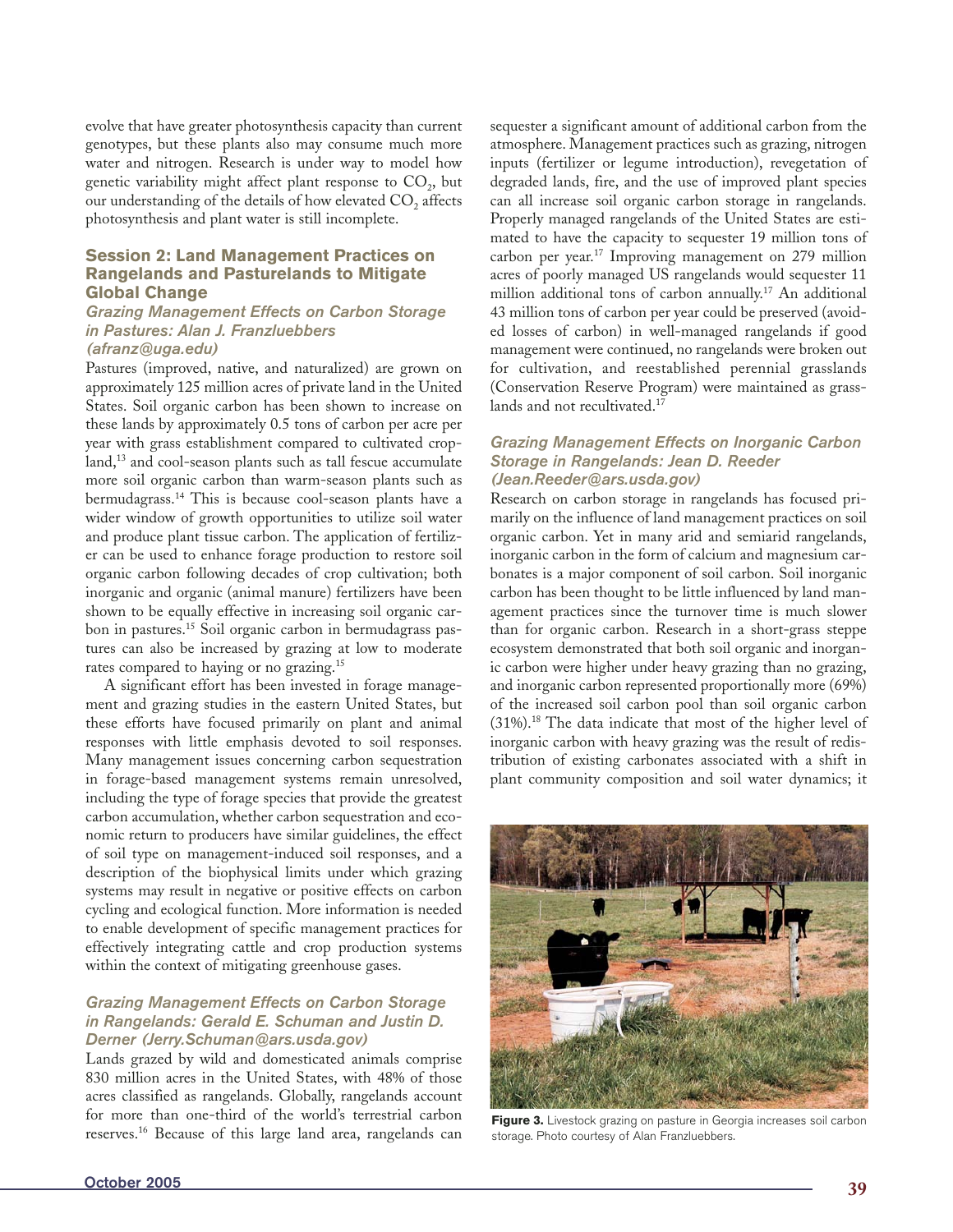remains unclear if soil inorganic carbon is being gained or lost and at what rate. Additional questions remain regarding the influence that redistribution of soil inorganic carbon in the profile may have on other soil properties, such as soil pH or phosphorus availability.

## *Impacts of Agricultural Management Practices on Non-CO2 Greenhouse Gas Emissions: Rod Venterea (venterea@umn.edu)*

Biochemical processes occurring within the soil are very important in regulating atmospheric levels of the non- $CO<sub>2</sub>$ greenhouse gases  $CH<sub>4</sub>$  and N<sub>2</sub>O. Rangeland and pasture management can significantly alter these biochemical processes. Nitrogen fertilizer use is responsible for more than  $70\%$  of the increase in N<sub>2</sub>O emissions because soil microbes convert a portion of the fertilizer nitrogen to  $N_2O$  gas.<sup>19</sup> Other microbes that remove  $\text{CH}_4$  from the atmosphere are negatively affected by fertilizer use and also by increased tillage and cultivation.20,21 Irrigation of semiarid lands can cause both an increase in soil  $N<sub>2</sub>O$  emissions and a decrease in soil  $\rm CH_{\tiny 4}$  uptake.<sup>22</sup>

The large land area represented by rangelands means that even small alterations in these processes per unit area have the potential to generate large impacts. Because of the limited number of studies examining the effects of range management on  $CH<sub>4</sub>$  and N<sub>2</sub>O fluxes, we cannot accurately extrapolate these findings to global or even national scales. Other important areas for which there is little information are 1) how efforts to manage rangeland for increased carbon sequestration may affect non- $CO<sub>2</sub>$  greenhouse gases and 2) how changes in environmental conditions such as increased soil temperature and shifts in geographic distribution of plant species may affect soil processes regulating atmospheric  $CH<sub>4</sub>$  and N<sub>2</sub>O levels.

## *Methane Emissions from Grazing and Feedlot Cattle: Measurement, Treatments, and Results: Lowry A. Harper (lharper@uga.edu)*

About 63% of all agricultural methane production in the United States is contributed by livestock digestion–related emissions; manure decomposition contributes 32%, and rice production produces another 5%. Three micrometeorological techniques have been developed to measure methane production by cattle in pasture and feedlot conditions with minimal disturbance. These techniques can monitor methane continuously for extended periods, allow for short-term observations (1–15-minute samples) to assess activity and diurnal effects, permit small to large numbers of livestock to be sampled, and are virtually nonintrusive to the livestock being evaluated. An integrated horizontal flux technique was developed to measure emissions from a small number of livestock  $( $6$ ).<sup>23</sup> A modifi$ cation of this technique using open-path laser spectrometry was developed to measure emissions from an intermediate number (10–25) of livestock.<sup>24</sup> These techniques may be verified using tracer-released methane. To assess methane emissions from a large number of livestock (50–100,000 animals), a dispersion analysis technique was developed (backward Lagrangian stochastic analysis) for remotely determining trace gases including methane and ammonia.25

Grazing animals emit more methane on an animal and per-animal-weight basis than feedlot animals. Livestock treated with methane-production inhibitors can reduce digestion-related emissions. Measurement of digestionrelated emissions using noninterference techniques has provided more realistic emissions associated with livestock activity and grazing/feeding patterns.

## **Summary**

Scientists with the USDA-ARS, together with university scientists and other stakeholders, are cooperating to determine effects of global change on rangelands and pasturelands and management practices to mitigate these effects. These coordinated research efforts across several locations in the United States are evaluating long-term impacts of global change on a variety of ecosystem processes, including plant community dynamics and nitrogen and carbon cycling, under different climatic conditions and across environmental gradients.

Several significant advances have been made regarding plant and soil responses to increasing atmospheric  $CO<sub>2</sub>$  and land management practices to mitigate global change. First, elevated CO<sub>2</sub> levels can significantly impact rangeland plant community dynamics, increase water use efficiency, and reduce nitrogen content of the plant material. Whether these plant community shifts and plant responses to single, large increases in  $CO<sub>2</sub>$  reflect what happens as continuous and incremental increases in  $CO<sub>2</sub>$  occur over decades remains unknown because plants and soil microorganisms possess the ability to genetically adapt to rising  $CO<sub>2</sub>$ ; therefore, this area of research merits further attention. Second, land management practices, such as grazing, fertilization, fire, and introduction of legumes and improved grass species, can increase soil organic carbon storage in rangelands and pasturelands. However, these carbon-directed management practices will need to be evaluated in terms of their impact on other ecosystem goods and services rangelands offer to fully evaluate their potential and sustainability. Third, the development of noninterference methods offers promise to monitor methane emission from isolated animals to large feedlots. Our knowledge of how trace gas emissions  $(N_2O \text{ and } CH_4)$ are affected by increasing atmospheric  $CO<sub>2</sub>$  and land management practices is still growing, and available data are still too limited to extrapolate to large landscape situations with certainty, so additional research is needed in this area.

Our challenge now is to better integrate available knowledge and to scale our understanding, obtained primarily in small patch-scale experiments, to landscape and regional levels if we hope to construct realistic greenhouse gas budgets and management strategies for mitigating greenhouse gases. We also need to do a better job of predicting long-term effects of global change on world ecosystems, including rangeland and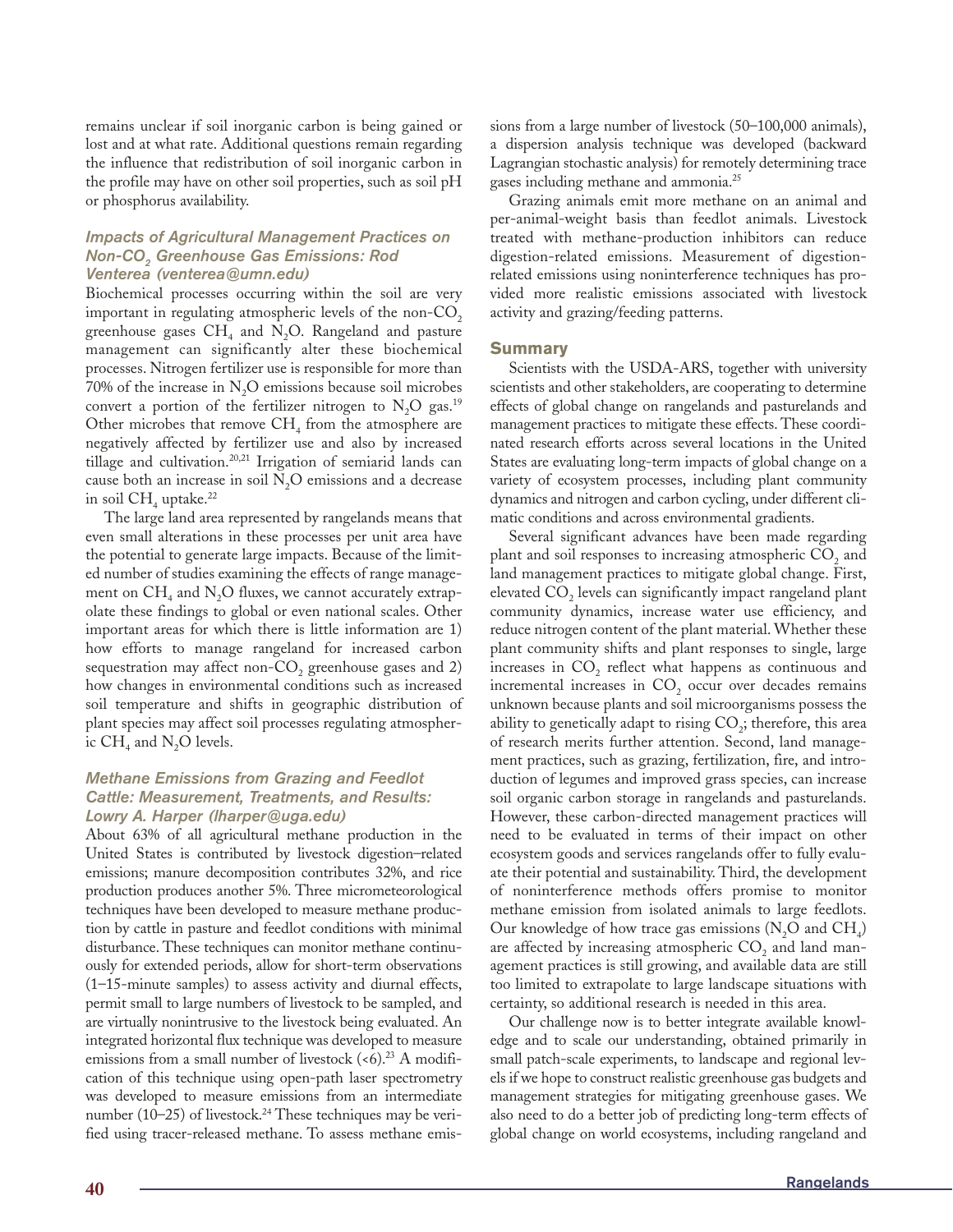pastureland systems, to better prepare for a future that will likely feature higher atmospheric  $\mathrm{CO}_2$ , altered precipitation patterns, and warmer temperatures. Better knowledge will be key to the development of intelligent and sustainable management practices that will serve society's needs and preserve our natural resource base. In conclusion, the charge for the Global Change National Program of the USDA-ARS is to continue to make significant inroads in understanding how global change affects rangelands and pasturelands and how management and cultural practices on these lands may aid in the mitigation of global change impacts.

*Authors are Rangeland Scientist (Derner) and Soil Scientist (Schuman), US Department of Agriculture–Agricultural Research Service (USDA-ARS), Cheyenne, WY 82009-8899; National Program Leader for Global Change, USDA-ARS, Beltsville, MD 20705-5140 (Jawson); Associate Area Director, Midwest Area and former National Program Leader for Global Change, USDA-ARS, Peoria, IL 61604 (Shafer); Plant Physiologist, USDA-ARS, Fort Collins, CO 80526-2083 (Morgan); Ecologist, USDA-ARS, Temple, TX 76502-6712 (Polley); Plant Pathologist (Runion), Plant Physiologist (Prior), Soil Scientist (Torbert), and Plant Physiologist (Rogers), USDA-ARS, Auburn, AL 36832; Plant Physiologists, USDA-ARS, Beltsville, MD 20705-2350 (Bunce and Ziska); Plant Physiologist, USDA-ARS, Phoenix, AZ 85040 (White); Ecologist, USDA-ARS, Watkinsville, GA 30677-2373 (Franzluebbers); Soil Scientist, USDA-ARS, Fort Collins, CO 80526-2083 (Reeder); Soil Scientist, USDA-ARS, St. Paul, MN 55108 (Venterea); and Soil Scientist, USDA-ARS, Watkinsville, GA 30677-2373 (Harper).*

## **References**

- 1. IPCC, WORKING GROUP 1 THIRD ASSESSMENT REPORT. 2001. Climate change 2001: The scientific basis. Cambridge, UK: Cambridge University Press. 881 p.
- 2. ALCAMO, J., G. J. J. KREILEMAN, J. C. BOLLEN, G. J. VAN DEN BORN, R. GERLAGH, M. S. KROL, A. M. C. TOET, AND H. J. M. DE VRIES. 1996. Baseline scenarios of global environmental change. *Global Environmental Change* 6:261–303.
- 3. MORGAN, J. A., D. E. PATAKI, C. KÖRNER, H. CLARK, S. J. DEL GROSSO, J. M. GRÜNZWEIG, A. K. KNAPP, A. R. MOSIER, P. C. D. NEWTON, P. A. NIKLAUS, J. B. NIPPERT, R. S. NOWAK, W. J. PARTON, H. W. POLLEY, AND M. R. SHAW. 2004. Water relations in grassland and desert ecosystems exposed to elevated atmospheric CO<sub>2</sub>. Oecologia 140:11-25.
- 4. TORBERT, H. A., S. A. PRIOR, H. H. ROGERS, AND C. W. WOOD. 2000. Review of elevated atmospheric CO<sub>2</sub> effects on agro-ecosystems: residue decomposition processes and soil C storage. *Plant and Soil* 224:59–73.
- 5. POLLEY, H. W., H. B. JOHNSON, AND J. D. DERNER. 2003. Increasing CO<sub>2</sub> from subambient to superambient concentrations alters species composition and increases above-ground biomass in a C<sub>3</sub>/C<sub>4</sub> grassland. *New Phytologist* 160:319–327.
- 6. MORGAN, J. A., A. R. MOSIER, D. G. MILCHUNAS, D. R. LECAIN, J. A. NELSON, AND W. J. PARTON. 2004. CO<sub>2</sub> enhances productivity, alters species composition, and reduces forage digestibility of shortgrass steppe vegetation. *Ecological Applications* 14:208–219.
- 7. MOSIER, A. R., W. J. PARTON, AND S. PHONGPAN. 1998. Long-term large N and immediate small N addition effects on trace gas fluxes in the Colorado shortgrass steppe. *Biology and Fertility of Soils* 28:44–50.
- 8. IZAURRALDE, R. C., N. J. ROSENBERG, AND R. LAL. 2001. Mitigation of climatic change by soil carbon sequestration: issues of science, monitoring, and degraded lands. *Advances in Agronomy* 70:1–75.
- 9. NOWAK, R. S., D. S. ELLSWORTH, AND S. D. SMITH. 2004. Functional responses of plants to elevated atmospheric  $CO<sub>2</sub>$ do photosynthetic and productivity data from FACE experiments support early predictions? *New Phytologist* 162:253–280.
- 10. BALL, D. M., C. S. HOVELAND, AND G. D. LACEFIELD. 2002. Southern forages: Modern concepts for forage crop management. Norcross, GA: The Potash and Phosphate Institute and the Foundation for Agronomic Research. 322 p.
- 11. BUNCE, J. A. 2001. Weeds in a changing climate. *British Crop Protection Council Proceedings* 77:109–118.
- 12. TUBIELLO, F. N., AND F. EWERT. 2002. Simulating the effects of elevated CO<sub>2</sub> on crops approaches and applications for climate change. *European Journal of Agronomy* 18:57–74.
- 13. FRANZLUEBBERS, A. J. 2005. Soil organic carbon sequestration and agricultural greenhouse gas emissions in the southeastern USA. *Soil and Tillage Research* 83:120–147.
- 14. FRANZLUEBBERS, A. J., J. A. STUEDEMANN, H. H. SCHOMBERG, AND S. R. WILKINSON. 2000. Soil organic C and N pools under long-term pasture management in the Southern Piedmont USA. *Soil Biology and Biochemistry* 32:469–478.
- 15. FRANZLUEBBERS, A. J., J. A. STUEDEMANN, AND S. R. WILKIN-SON. 2001. Bermudagrass management in the Southern Piedmont USA: I. Soil and surface residue carbon and sulfur. *Soil Science Society of America Journal* 65:834–841.
- 16. ALLEN-DIAZ, B. 1996. Rangelands in a changing climate: impacts, adaptations and mitigation. In: R. T. Watson, M. C. Zinyowera, and R. H. Moss [eds.]. Climate change 1995. Impacts, adaptations, and mitigation of climate change: Scientific-technical analyses. International Panel on Climate Change. Cambridge, UK: Cambridge University Press. p 131–158.
- 17. SCHUMAN, G. E., J. E. HERRICK, AND H. H. JANZEN. 2001. The dynamics of soil carbon in rangeland. In: R. F. Follett, J. M. Kimble, and R. Lal [eds.]. The potential of U.S. grazing lands to sequester carbon and mitigate the greenhouse effect. Boca Raton, FL: Lewis Publishers. p 267–290.
- 18. REEDER, J. D., G. E. SCHUMAN, J. A. MORGAN, AND D. R. LECAIN. 2004. Response of organic and inorganic carbon and nitrogen to long-term grazing of the shortgrass steppe. *Environmental Management* 33:485–495.
- 19. KROEZE, C., A. MOSIER, AND L. BOUWMAN. 1999. Closing the N2O budget: a retrospective analysis 1500–1994. *Global Biogeochemical Cycles* 13:1–8.